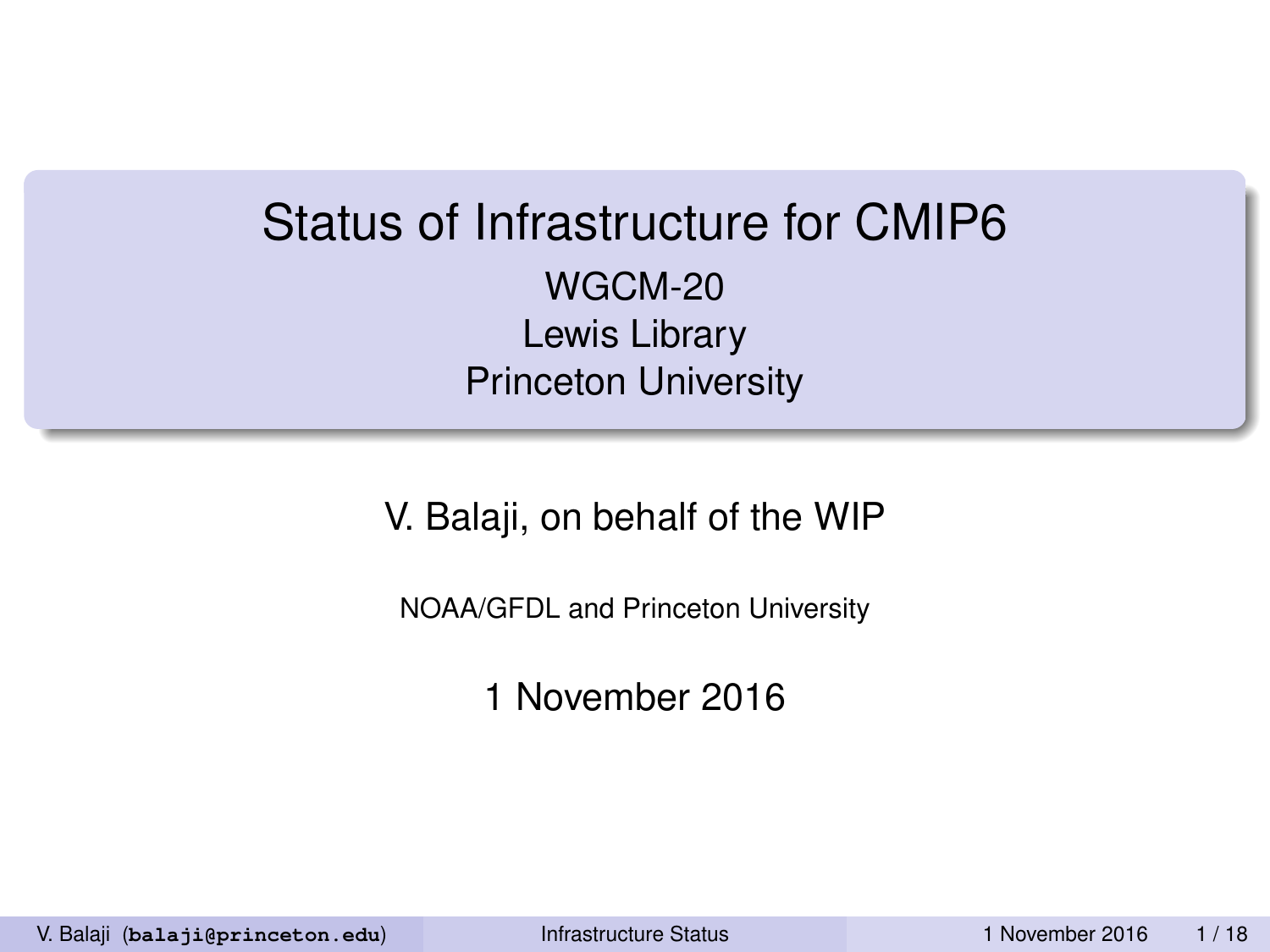### **[WIP Documents on Infrastructure Needs](#page-1-0)**

#### [input4MIPs](#page-6-0)





- [Data Volume Estimates](#page-14-0)
- [Items for WGCM Consideration](#page-16-0)

<span id="page-1-0"></span>V. Balaji (**balaji@princeton.edu**) [Infrastructure Status](#page-0-0) 1 November 2016 2 / 18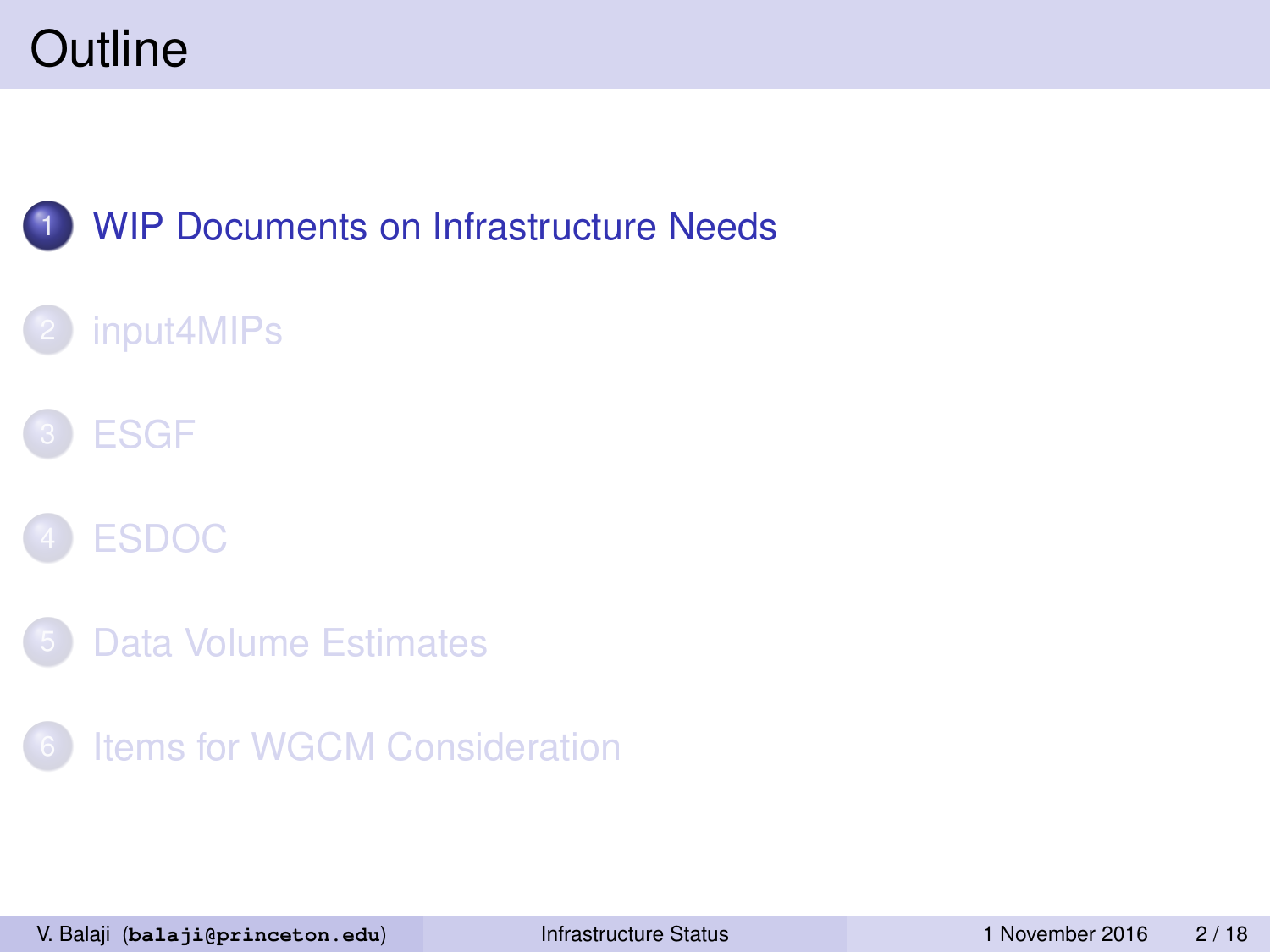#### **<https://earthsystemcog.org/projects/wip/>**

- **CDNOT Terms of Reference**
- CMIP6 Licensing and Access Control
- CMIP6 Persistent Identifiers Implementation Plan
- CMIP6 Replication and Versioning
- CMIP6 Data Citation and Long Term Archival
- **CMIP6 Quality Assurance**
- CMIP6 ESGF Publication Requirements
- CMIP6 Global Attributes, DRS, Filenames, Directory Structure, and CVs
- ... a few others not in final status (data volume, errata, ...)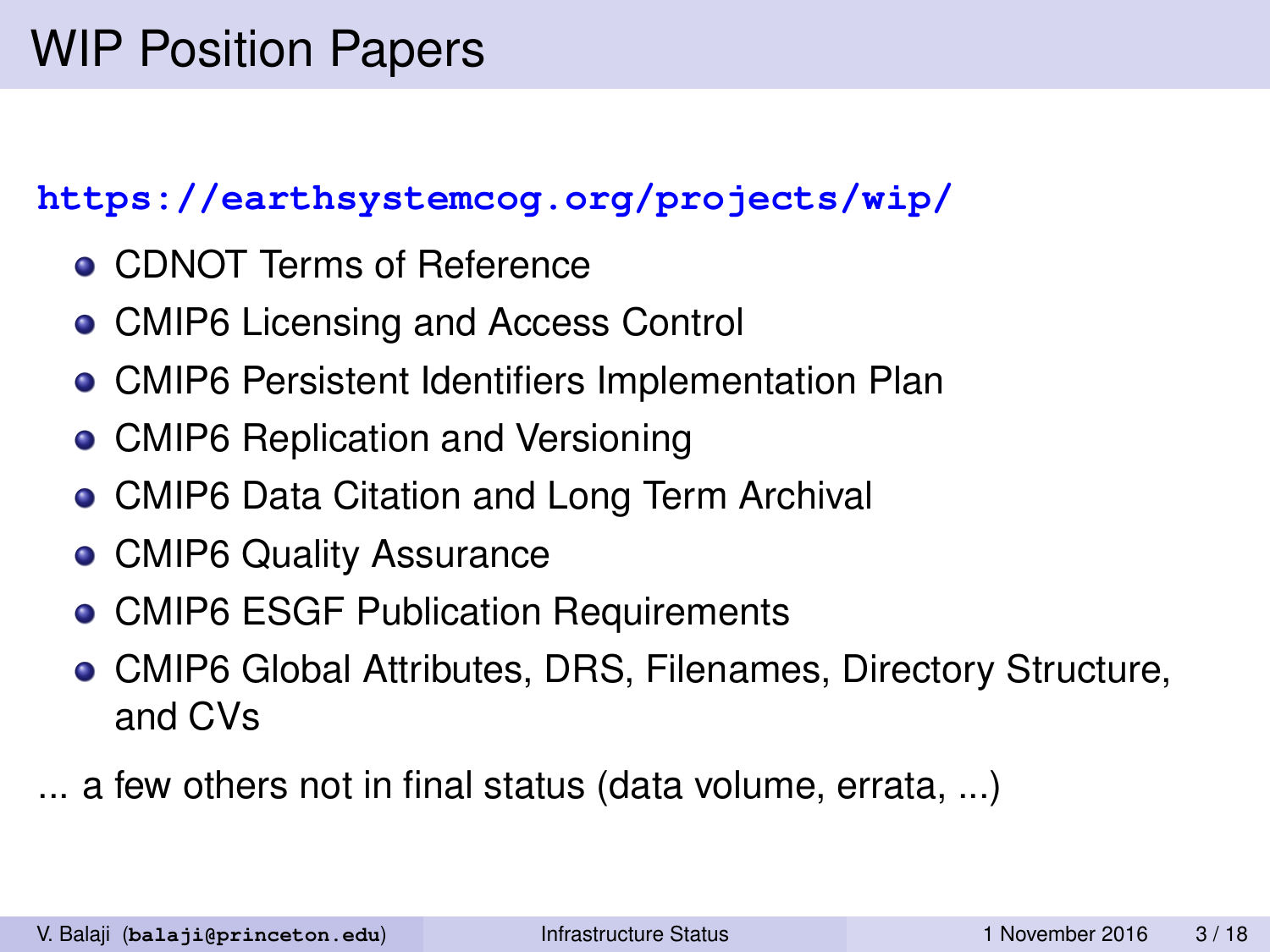Main requirement is for end users to know if they are working with the right dataset in a federation where data is replicated multiple times, may have been retracted or superseded. Highlights:

- Extend use of persistent identifiers (PIDs) for dataset tracking (replaces **tracking\_id** from CMIP5).
- Lists of PIDs can be used as supplementary citation information in papers (PCMDI repository of published papers to collect these lists)
- PID-based query system to see if errata have been reported, or data have been superseded.
- Proposal to ESGF working teams on how PIDs can be incorporated into replication workflow.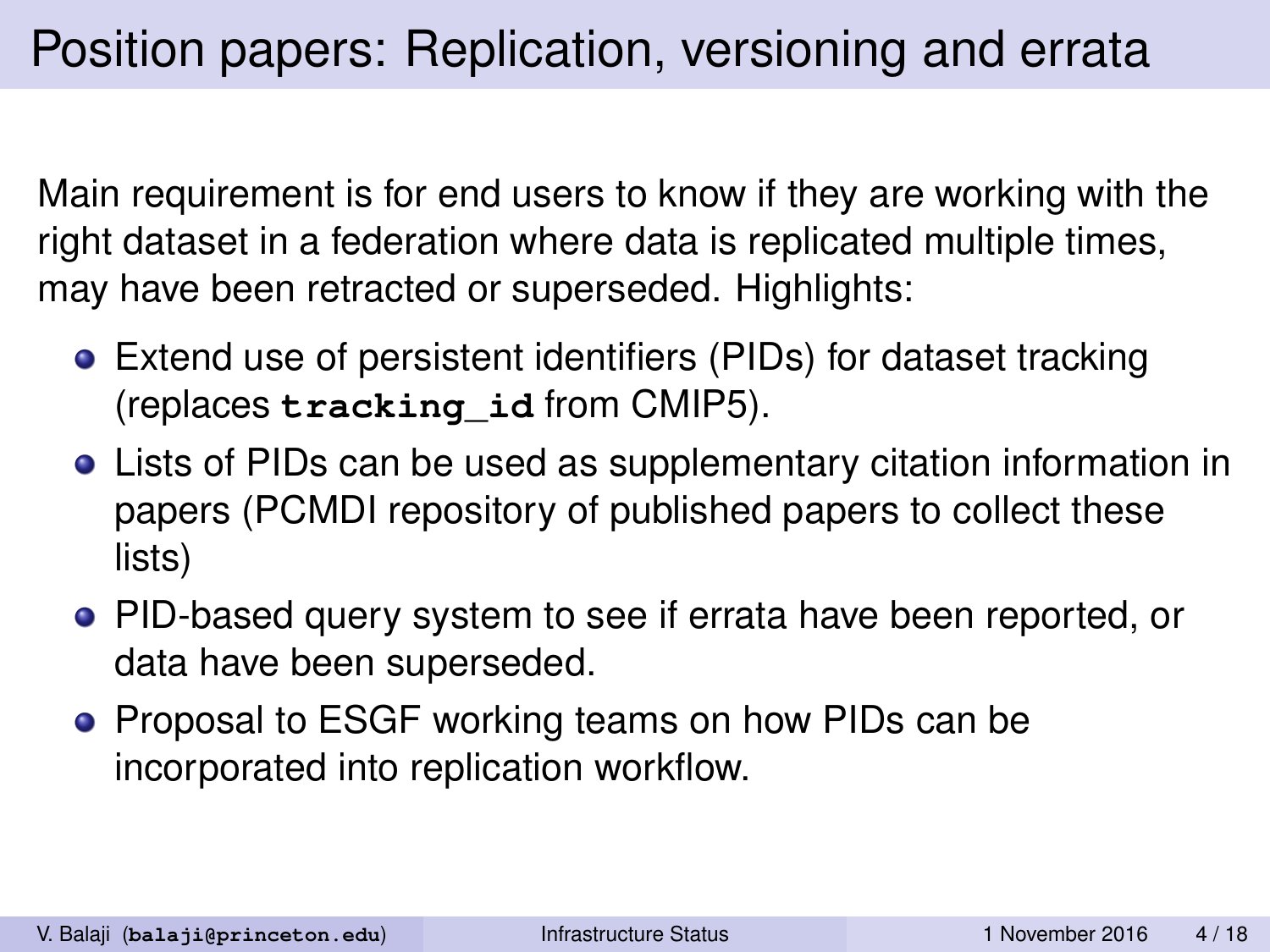# Position paper: Data citation and long-term access

Highlights:

- Main requirement: ensure proper citation of data used in a study to acknowledge contributions by modeling groups.
- Automated QC mechanisms to ensure adherence to metadata and data quality standards.
- Commitment to long-term archival by at least some data centers.
- Links connecting datasets to model and experiment documentation (ESDOC/CIM)
- DOI generation at the granularity of *model* and *simulation*.
- Action needed from WGCM: endorse the requirement of data citation as part of the terms of use of CMIP6 model output.
- Recommendation to modeling groups: generate citations in the emerging data science journals e.g., Nature Scientific Data or ESSD. Possibly approach for special issue?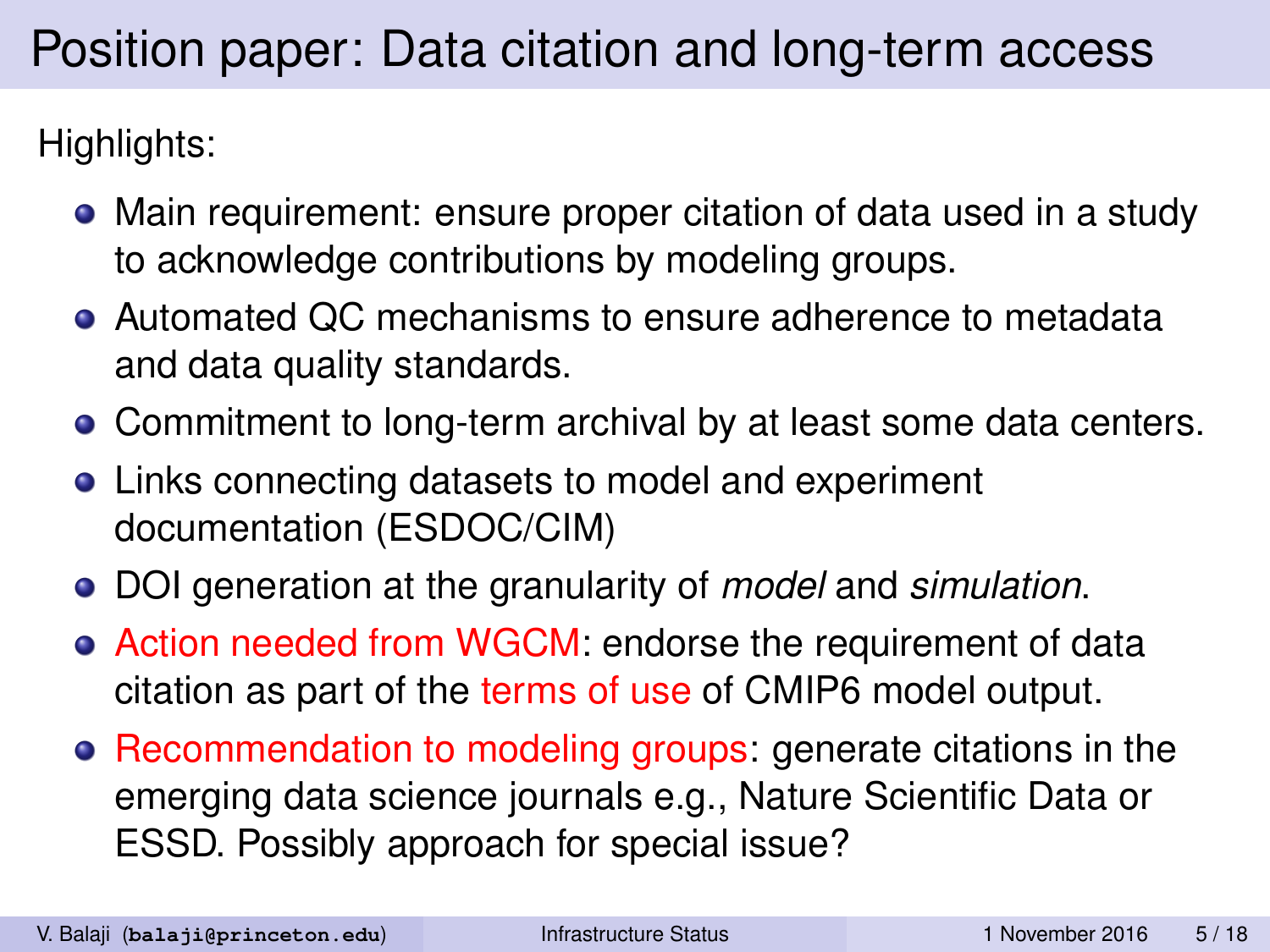# Position paper: Data licensing and access control

- Main requirement: simplified access control on ESGF, data license applicable even when data is found in non-ESGF repositories.
- For CMIP6 data licenses will be embedded in the data files (netCDF global attribute). There will be choice of two different licenses (Creative Commons "share-alike" and "non-commercial share-alike")
- Recognition that many users will (and did) use data from secondary ("dark") repositories. Embedded license implies that user is subject to the terms of use no matter where they retrieved the data.
- Required action from WGCM: endorse the new WIP-recommended licensing policy.
- Required action from modeling groups: choose a license consistent with your own institutional policies and record in global file attributes. Let us know if the two recommended licenses are both unacceptable.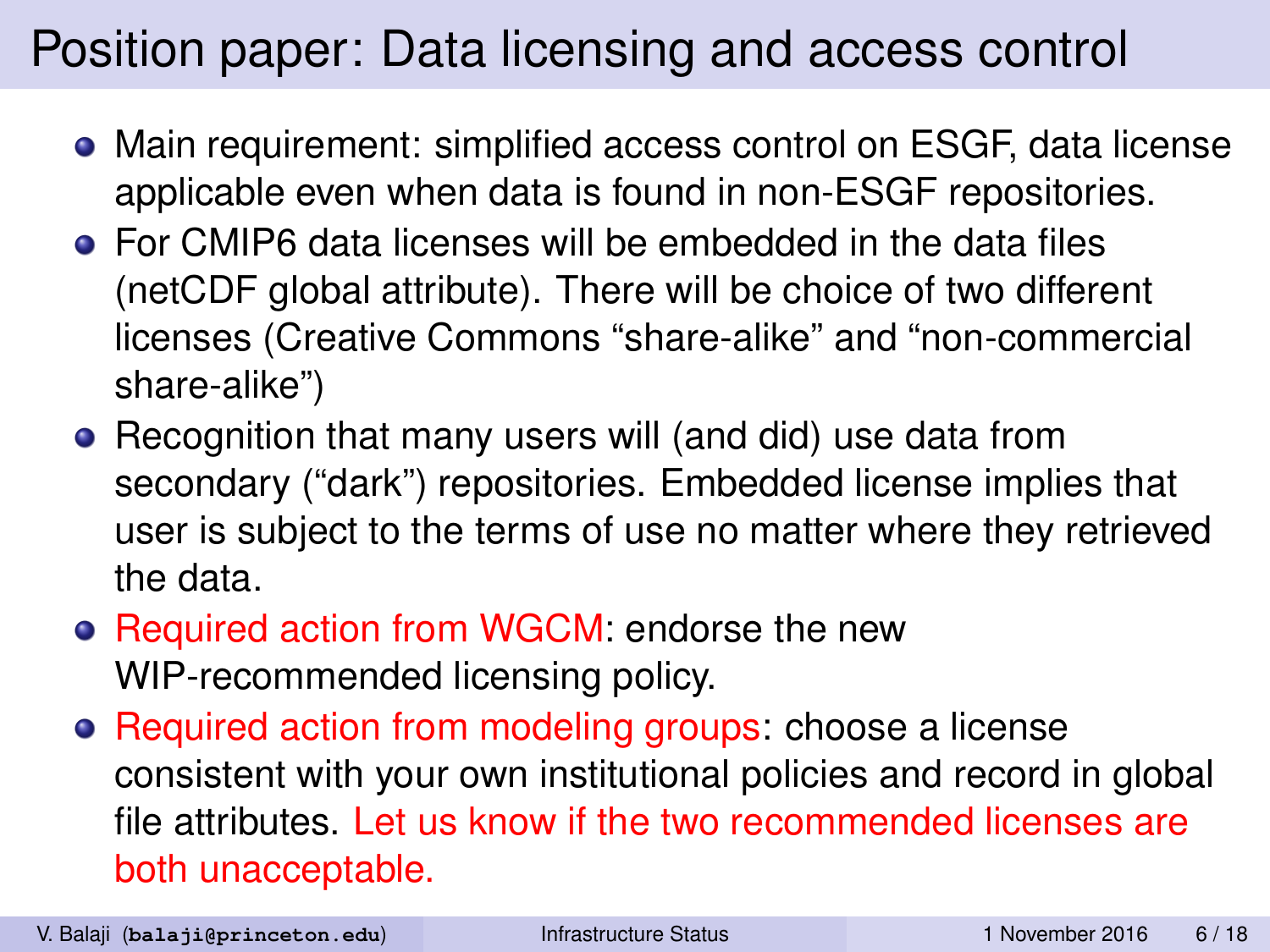#### **[WIP Documents on Infrastructure Needs](#page-1-0)**

### 2 [input4MIPs](#page-6-0)





- [Data Volume Estimates](#page-14-0)
- [Items for WGCM Consideration](#page-16-0)

<span id="page-6-0"></span>V. Balaji (**balaji@princeton.edu**) [Infrastructure Status](#page-0-0) 1 November 2016 7 / 18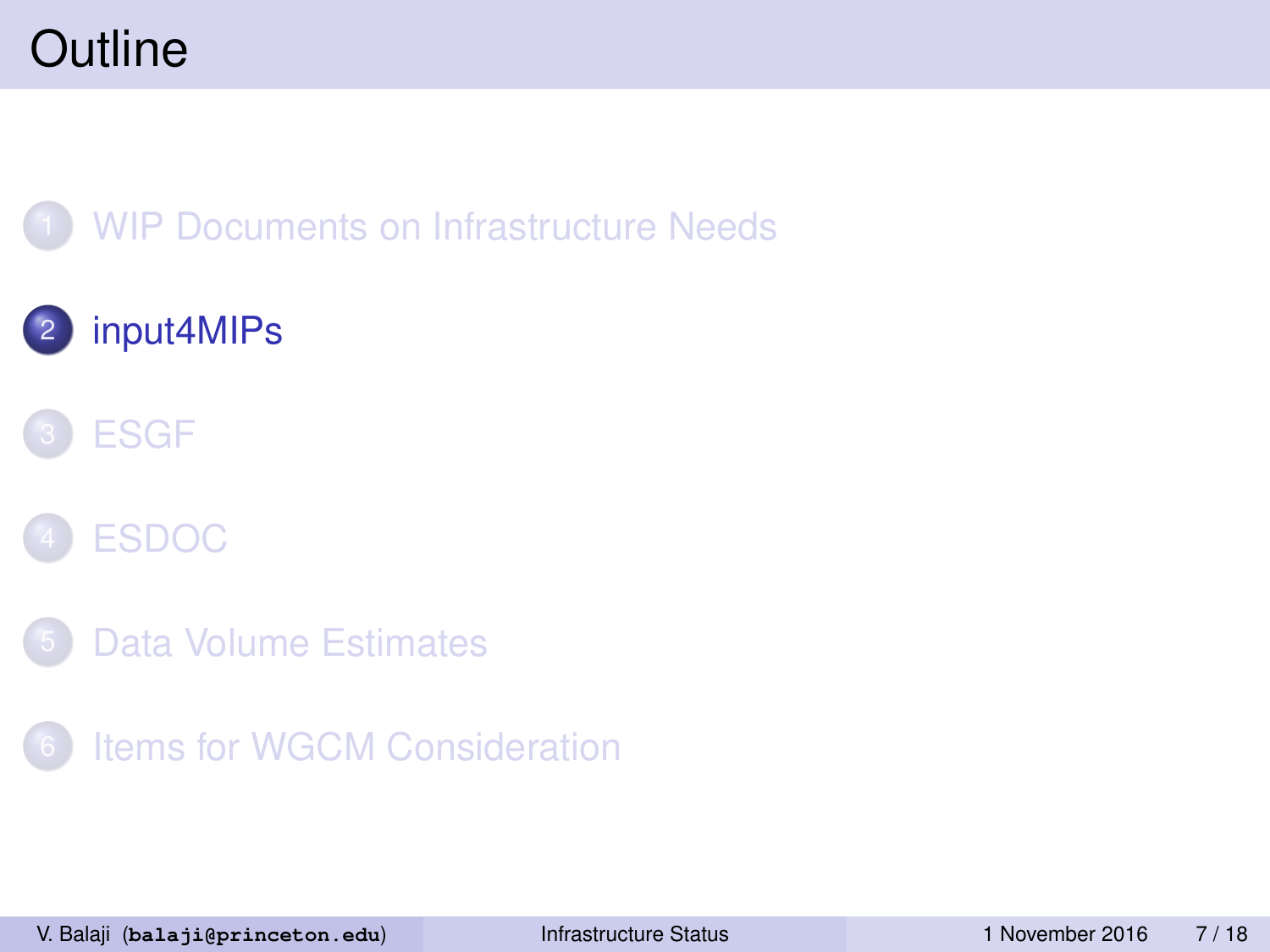### input4MIPs status

#### **<https://pcmdi.llnl.gov/search/input4MIPs/>**

#### **input4MIPs Contributed Forcing Data Status (CMIP6 DECK)**

| <b>Forcing Dataset</b>    | <b>Status</b>    | <b>Temporal Coverage</b> | <b>Latest Data Version(s)</b>                                           | Contact                                                   |
|---------------------------|------------------|--------------------------|-------------------------------------------------------------------------|-----------------------------------------------------------|
| <b>SLCF Emissions</b>     | <b>Available</b> | 1750-01 to 2014-12       | 2016-06-18, 2016-06-18-sectonDimV2.<br>2016-07-26, 2016-07-26-sectorDim | Stewen Smith<br>ssmith@pnnl.gov                           |
| <b>Biomass Burning</b>    | <b>In Review</b> | 1750-01 to 2015-12       | 1.1 (2016-10-24: v1.0 2016-06-30 hosted)                                | Margreet van Marle<br>m.j.e.van.marle@vu.nl               |
| GHG and SLCF<br>Emissions | <b>Unknown</b>   |                          |                                                                         | Stewen Smith<br>ssmith@pnnl.gov                           |
| Land-use                  | <b>In Review</b> | 850 to 2015              | 2.0 (2016-10-24; hosted externally)                                     | George Hurtt<br>echurtt@umd.edu                           |
| GHG<br>concentrations     | Available        | 0-01 to 2015-12          | 1.2.0 (2016-07-01)                                                      | Malte Meinshausen<br>malte.meinshausen@unimel<br>b.edu.au |
| Ozone<br>concentrations   | <b>Available</b> | 1850-01 to 2014-12       | 1.0 (2016-07-11)                                                        | Michaela Hegglin<br>m.t.hegglin@reading.ac.uk             |
| Nitrogen<br>deposition    | <b>Available</b> | 1850-01 to 2014-12       | 1.0 (2016-08-01)                                                        | Michaela Hegglin<br>m.theezlin@reading.ac.uk              |
| Simple plume<br>aerosol   | <b>Unknown</b>   |                          |                                                                         | <b>Biorn Stevens</b><br>bjorn stevens@mpimet.mpg<br>de    |
| Solar                     | <b>In Review</b> | 1850-01 to 2299-12       | 3.2 (2016-10-24: hosted externally)                                     | Katia Matthes<br>kmatthes@geomar.de                       |
| Stratospheric<br>aerosol  | <b>In Review</b> | 1850-01 to 2014-12       | 2.0 (2016-06-02; hosted externally)                                     | Beiping Luo<br>belping.luo@env.ethz.ch                    |
| AMIP SST and SIC          | <b>Available</b> | 1870-01 to 2016-06       | 1.1.1 (2016-10-20; v1.1.2 due April 2017)                               | <b>PCMDL</b><br>pcmd-cmip@lini.gov                        |

**Status Key: Available In Review Unknown**

Download links, input4MIPs website https://pcmdi.llnl.gov/search/input4mips For further information on datasets see the live google doc at https://goo.gl/r8up31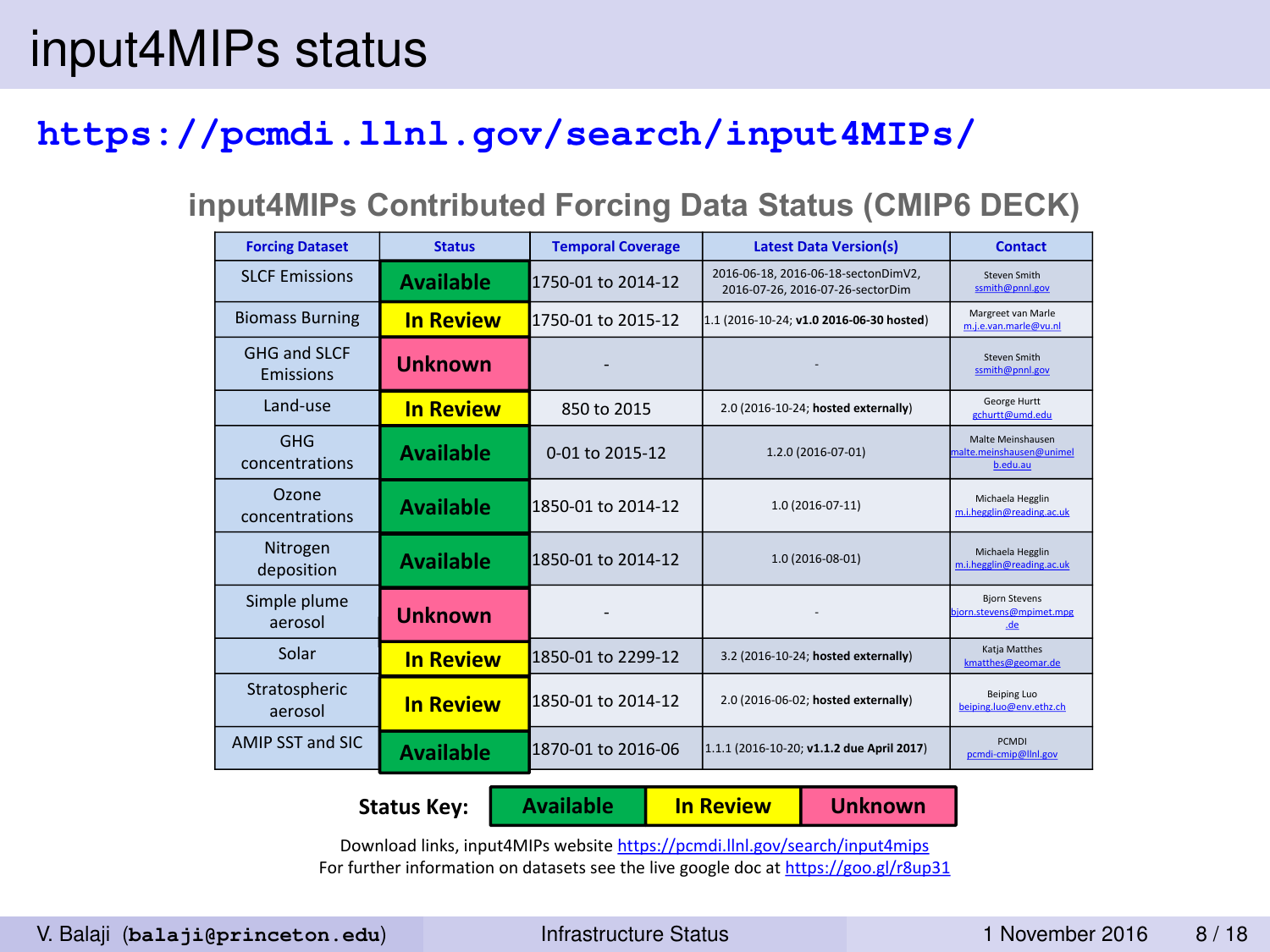### input4MIPs status

#### **<https://pcmdi.llnl.gov/search/input4MIPs/>**

#### **input4MIPs Contributed Forcing Data Status (Satellite MIPs)**

| <b>Satellite MIP</b> | <b>Status</b>  | <b>Host(s): Version</b>                                             | <b>Plans for</b><br>input4MIPs hosting | Contact                                                |
|----------------------|----------------|---------------------------------------------------------------------|----------------------------------------|--------------------------------------------------------|
| <b>CEMIP</b>         | Ready          | See details at<br>http://doi.org/10.5194/gmd-2016-70                | ς                                      | Mark Webb<br>mark.webb@metoffice.gov.uk                |
| <b>DCPP</b>          | Ready          | https://pcmdi.llnl.gov/search/input4mips; 1.0<br>$(2016 - 10 - 21)$ | Yes                                    | Christophe Cassou<br>christophe.cassou@cerfacs.fr      |
| <b>FAFMIP</b>        | Ready          | http://www.met.reading.ac.uk/~jonathan/FAF<br>MIP/; (2015-08-21)    | Yes                                    | Jonathan Gregory<br>Lm.gregory@reading.ac.uk           |
| HighResMIP           | In Prep.       |                                                                     | ?                                      | Malcolm Roberts<br>malcolm.roberts@metoffice.g<br>owuk |
| <b>LS3MIP</b>        | Unknown        |                                                                     | ç                                      | Sonia Seneviratne<br>sonia.seneviratne@ethz.ch         |
| OMIP                 | Ready          | CORE (Ready): JRA55 (In Prep.)                                      | Yes                                    | Gokhan Danabasozlu<br>gokhan@ucar.edu                  |
| <b>PMIP</b>          | <b>Unknown</b> | https://pmip4.lsce.ipsl.fr/doku.php; ?                              | Yes                                    | Masa Kageyama<br>Masa.Kageyama@Isce.ipsl.fr            |
| <b>RFMIP</b>         | In Prep.       | $-:1.0(2016-06-01)$                                                 | Yes                                    | <b>Robert Pinnus</b><br>Robert Pincus@colorado.edu     |
| ScenarioMIP          | <b>Unknown</b> |                                                                     | Yes                                    | Detlef van Vuuren<br>Detlef.vanVuuren@pbl.nl           |
| VolMIP               | Ready          | ftp://iacftp.ethz.ch/pub_read/luo/CMIP6/; 1.0<br>$(2016 - 06 - 02)$ | Yes                                    | Davide Zanchettin<br>davidoff@unive.it                 |

Download links, input4MIPs website https://pcmdi.llnl.gov/search/input4mips For further information on datasets see the live google doc at https://goo.gl/r8up31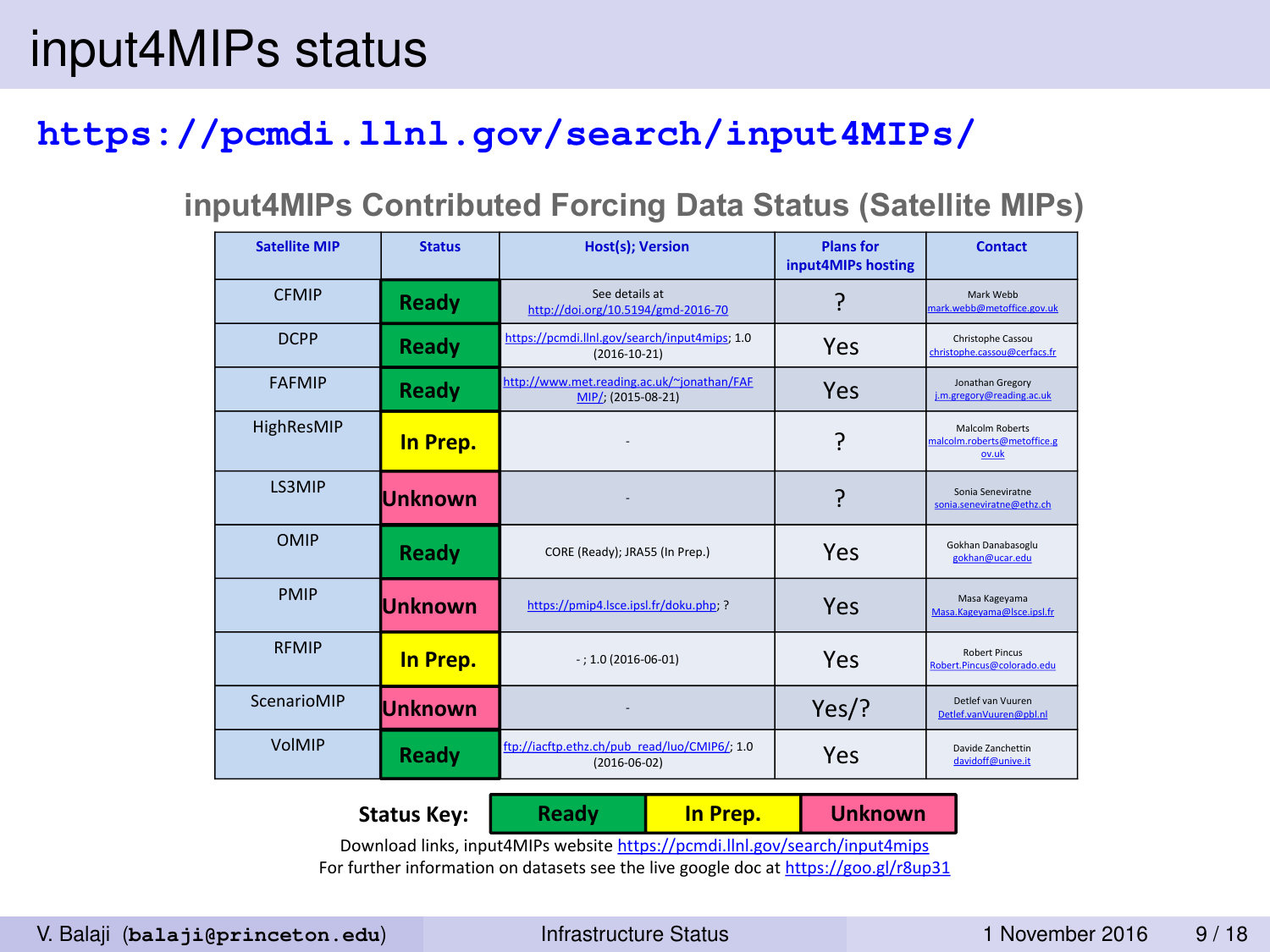#### **[WIP Documents on Infrastructure Needs](#page-1-0)**

#### [input4MIPs](#page-6-0)





- [Data Volume Estimates](#page-14-0)
- [Items for WGCM Consideration](#page-16-0)

<span id="page-9-0"></span>V. Balaji (**balaji@princeton.edu**) [Infrastructure Status](#page-0-0) 1 November 2016 10 / 18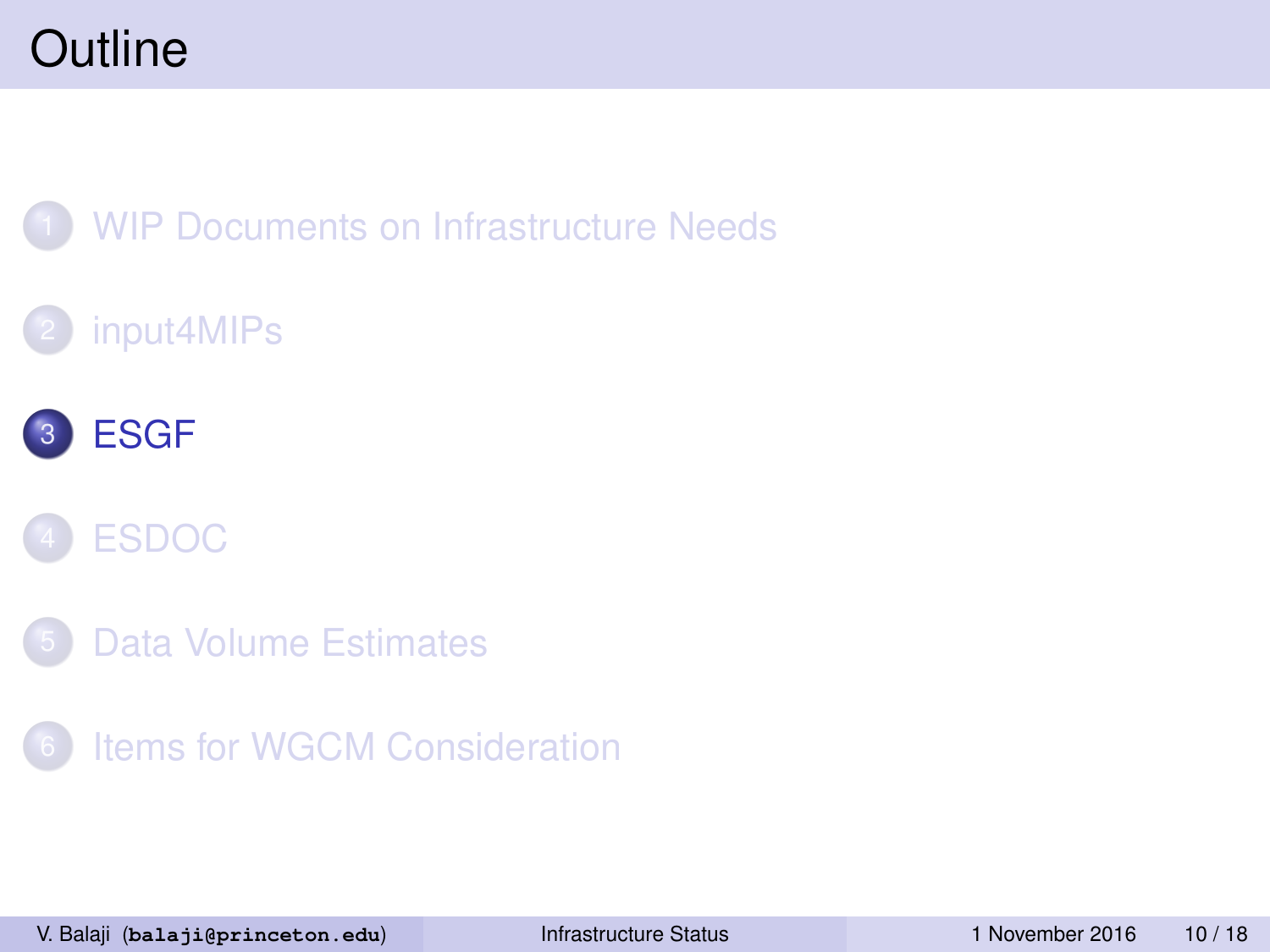# ESGF Readiness for CMIP6

Courtesy Dean Williams, LLNL.

- ESGF Governance Policy **<https://goo.gl/7KnUhh>**
- **Logo Requirement and Usage Guidelines <https://goo.gl/3jVx9n>**
- ESGF Strategic Roadmap **<https://goo.gl/D2Rw0z>**
- Software Security Plan **<https://goo.gl/mFBfGt>**
- **ESGE Federation Policies and Guidelines <https://goo.gl/dY339I>**
- Root Certificate Authorities Policy DRAFT: **<https://goo.gl/kPXfFU>**
- ESGF Tier 1 and Tier 2 Node Requirements (under development);
- Data Storage and Replication Plan (under development);
- User Training Plan (under development); and
- ESGF CMIP6 Readiness Document (under development).

#### Williams et al 2016, BAMS: **<https://goo.gl/AYU7Kj>**

V. Balaji (**balaji@princeton.edu**) [Infrastructure Status](#page-0-0) 1 November 2016 11 / 18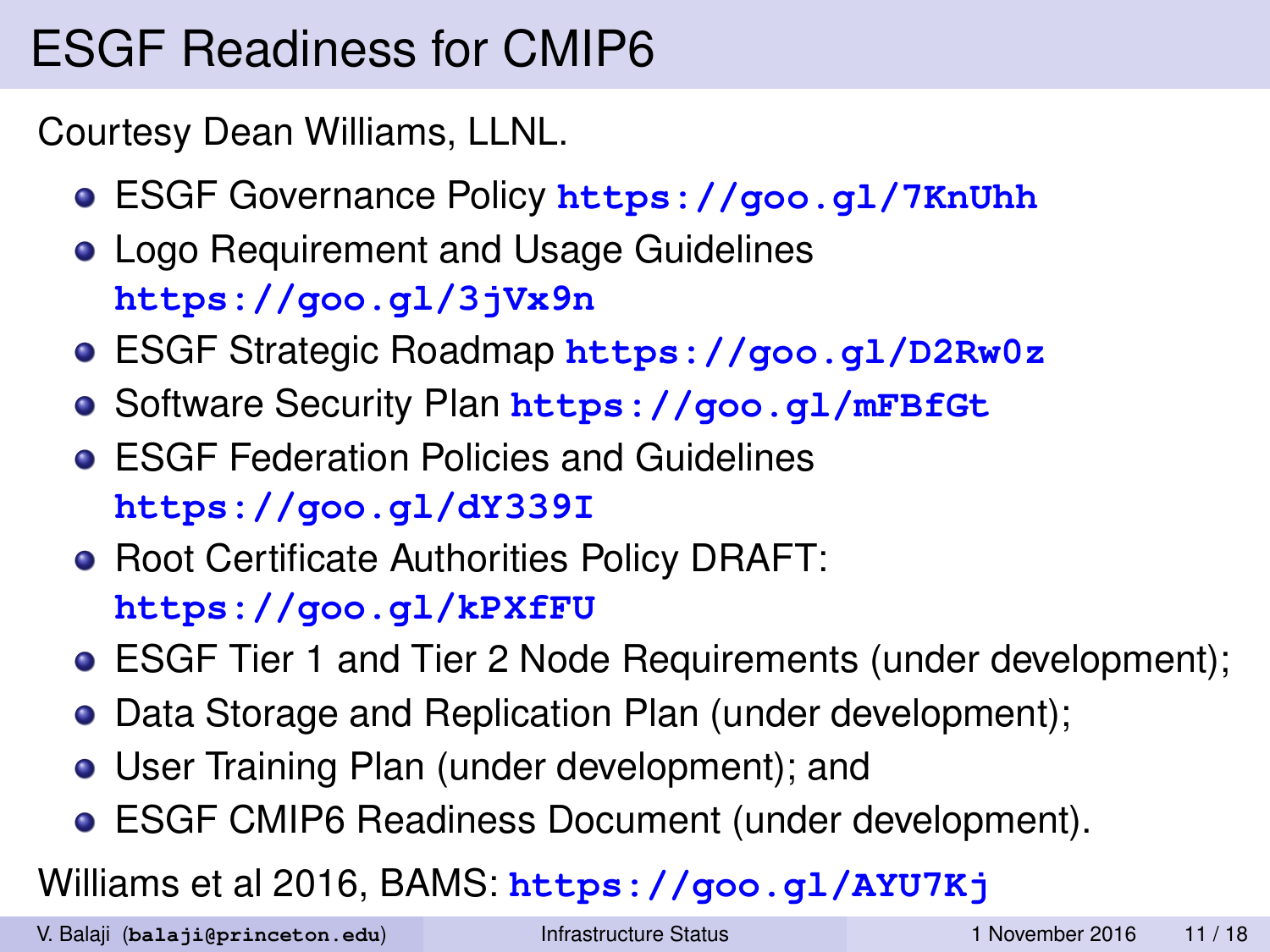**[WIP Documents on Infrastructure Needs](#page-1-0)** 

### [input4MIPs](#page-6-0)





[Data Volume Estimates](#page-14-0)

[Items for WGCM Consideration](#page-16-0)

<span id="page-11-0"></span>V. Balaji (**balaji@princeton.edu**) [Infrastructure Status](#page-0-0) 1 November 2016 12 / 18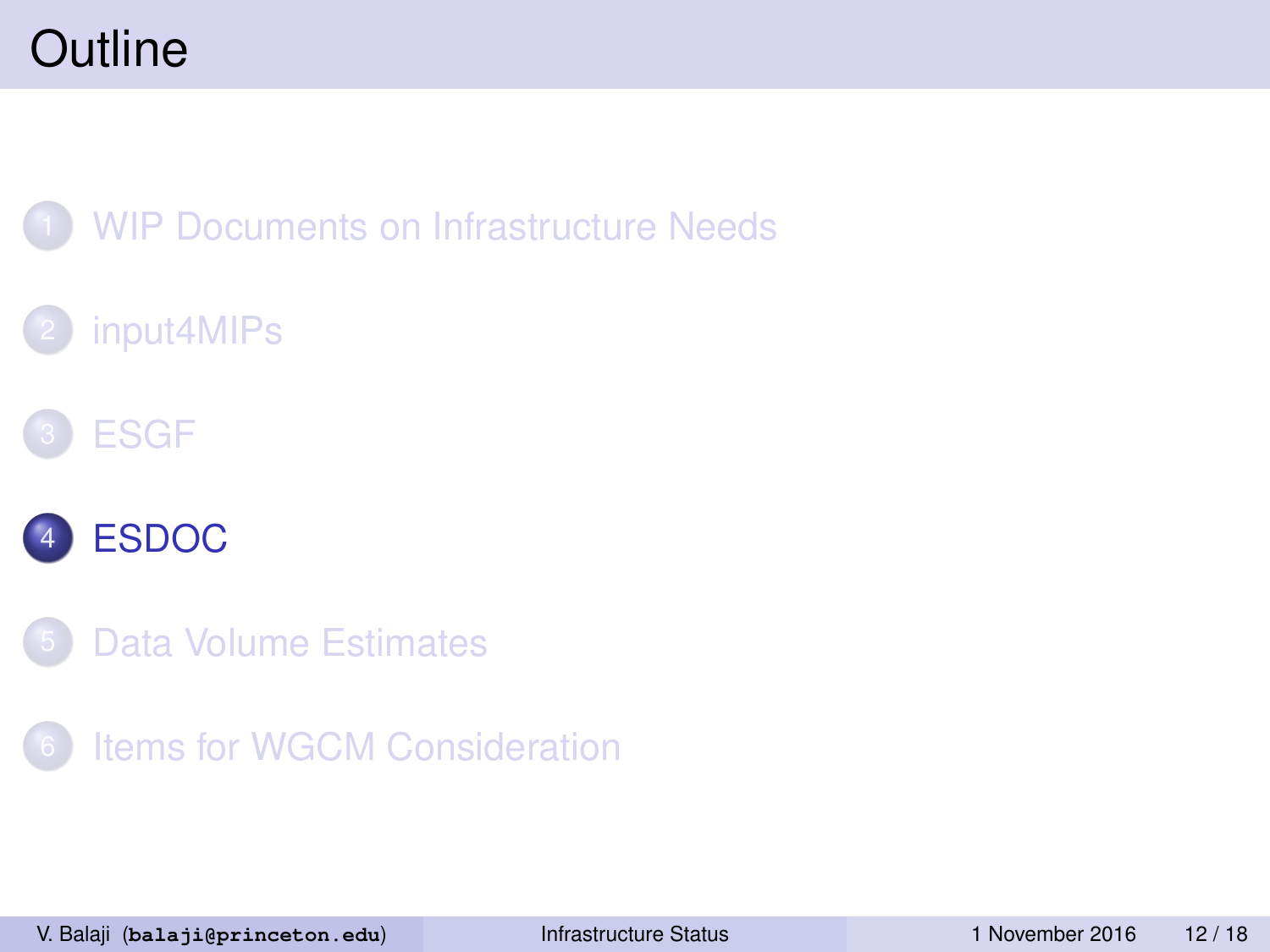# ESDOC status for CMIP6

- Project to document CMIP6 well underway
- Building on CMIP5 experience (both good and bad!)
- Clear set of use cases
- Community review formalised (internal, WIP/WGCM, wider)
- Designed so that process less painful for groups:
	- Large fraction is automated
	- Starting model description from CMIP5 version
	- Beta testing of 5 months (Oct 2016 Feb 2017, UKMO, GFDL, IPSL)
		- Would like to bring in 2 new groups (suggestions?)
	- Documentation for all steps (+ overview as WIP white paper)
- Full community release: March 2017
- Looking ahead (posts CMIP6) to include other "realms":
	- Regional models, downscaling
	- Evaluation and metrics, obs4MIPs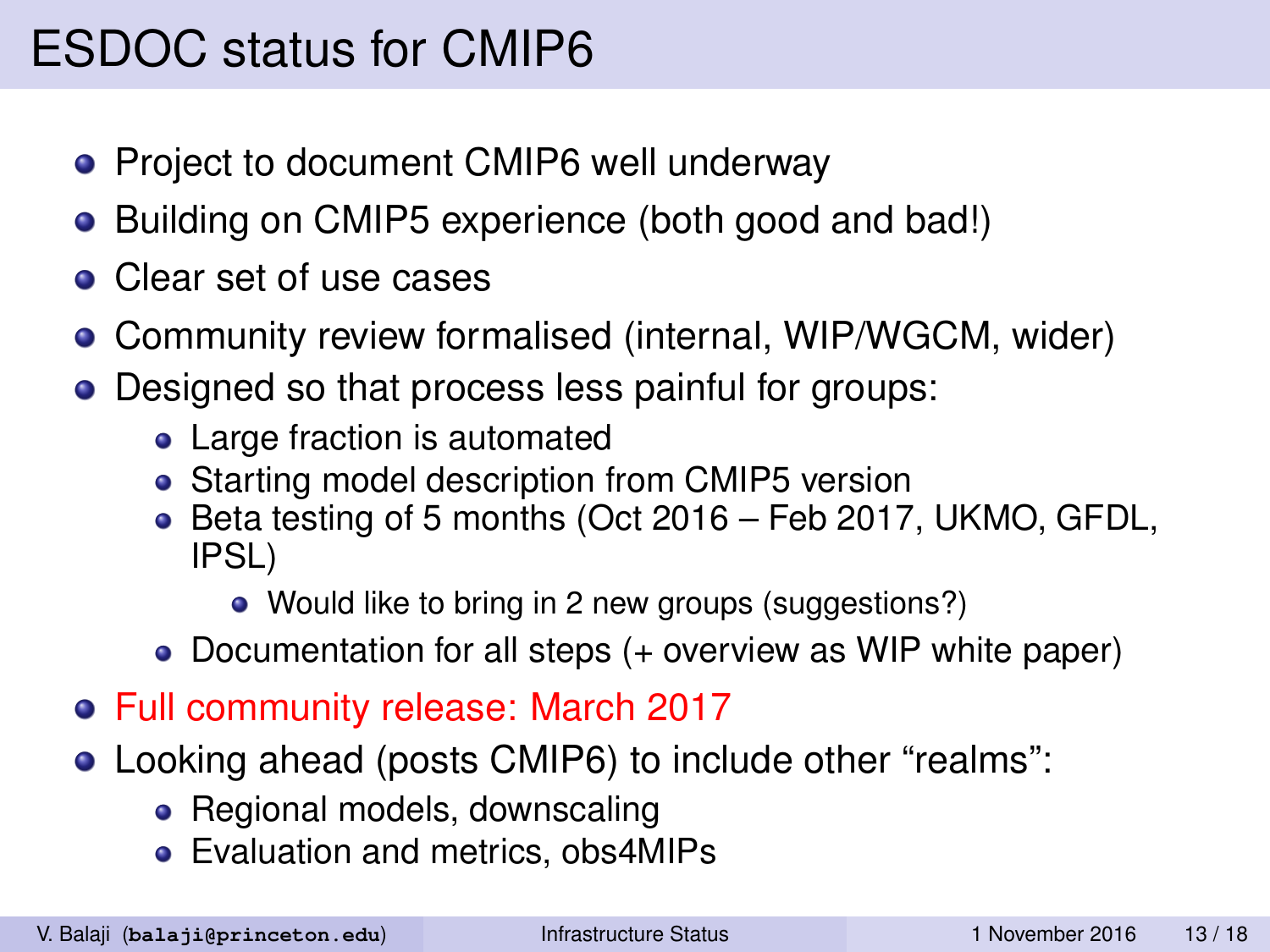### ESDOC status for CMIP6

- About half of the documents (experiment, simulation, ensemble,...) automated (following ESGF publishing)
- Others (model, conformance to protocol, forcings, responsible party,...) produced by groups when ready – linked via the **further\_info\_URL** attribute
- Multiple tools to create these documents (python library or notebooks, questionnaire, ...) currently in internal review.
- Realm descriptions: Ocean, atmosphere, sea-ice further along, others still to come. Update science contents of other realms (with the community/WGCM) – Feb 2017
- Working on:
	- Forcings description (with Tim Johns et al. e.g. IPCC Table 12.1) timeline: Nov 2016
	- Short model tables for papers (draft for ocean available) Jan 2017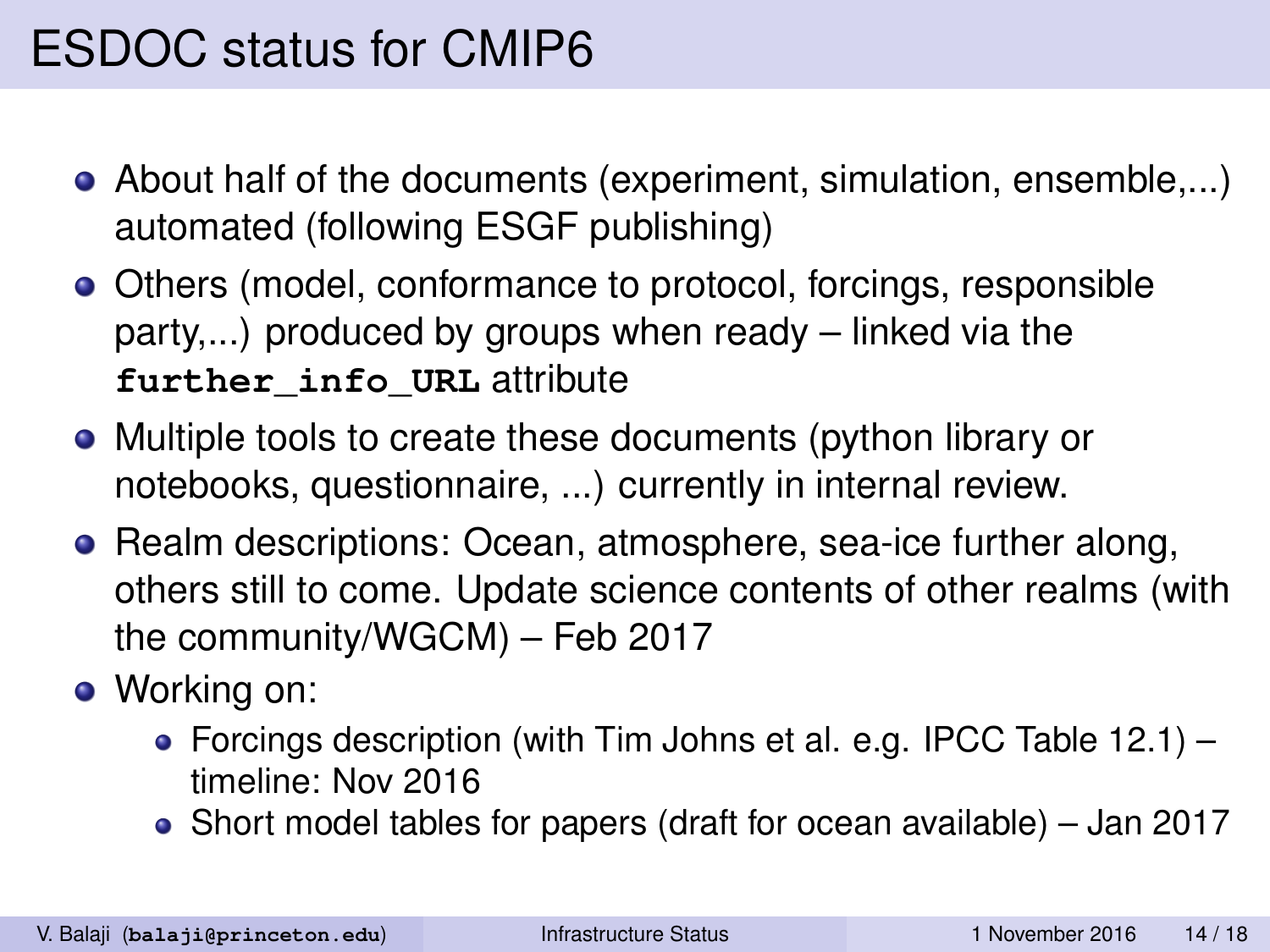**[WIP Documents on Infrastructure Needs](#page-1-0)** 

### [input4MIPs](#page-6-0)







<span id="page-14-0"></span>[Items for WGCM Consideration](#page-16-0)

V. Balaji (**balaji@princeton.edu**) [Infrastructure Status](#page-0-0) 1 November 2016 15 / 18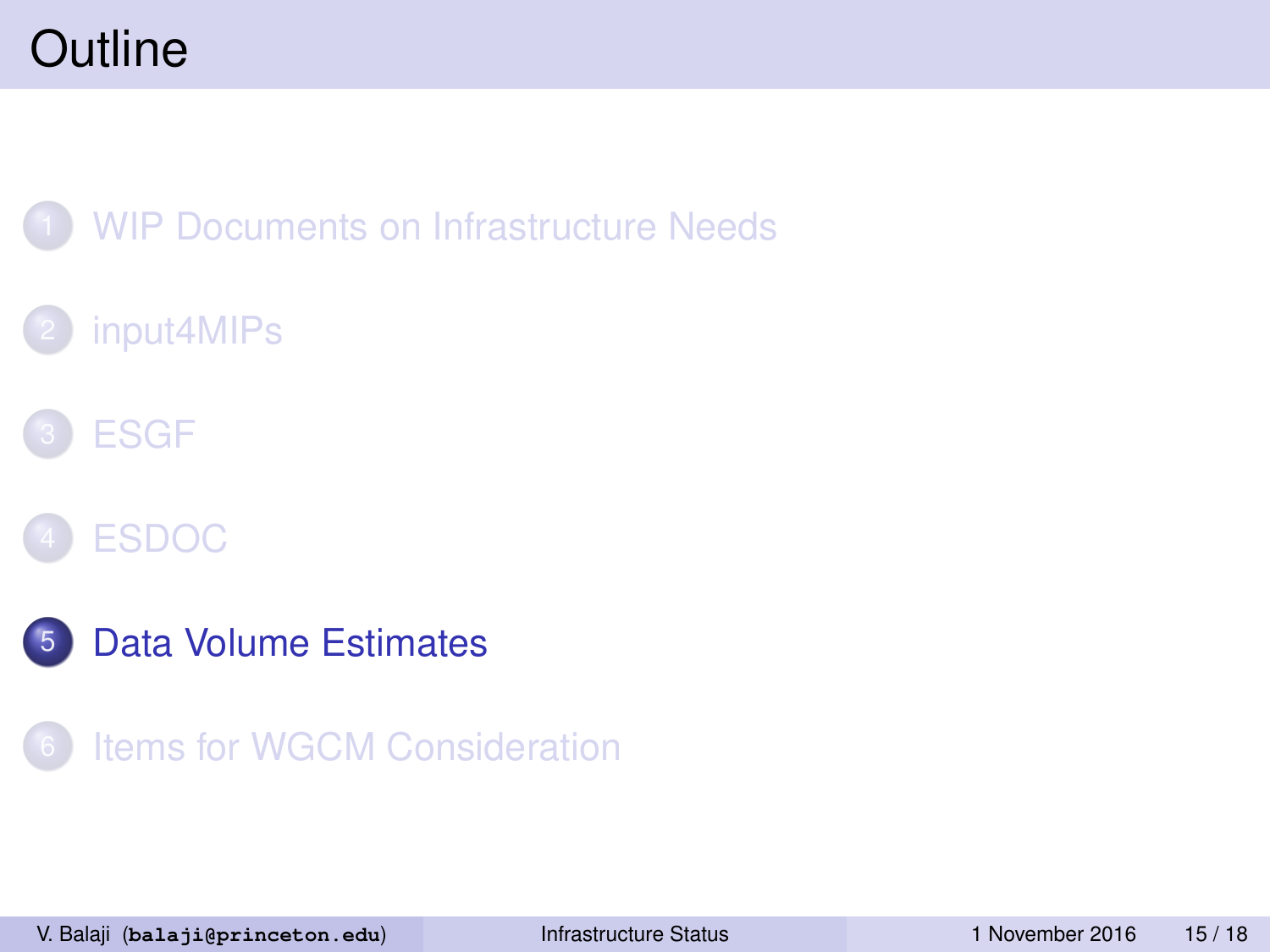# Data Volume Estimate

- Lower bound on the total volume estimate is 18.3 PB. Updated figures shortly.
- 50% compression from the use of netCDF4 lossless compression.
- Bulk of volume comes from high-frequency (sub-monthly) data.
- Use of standard grids (ERA-Interim grid for atmosphere, 2.5°; WOA grid for ocean, 1°, 33 levels) can reduce the volume to about 2 PB.
- Limited enthusiasm for standard grids among modeling centers, excepting OMDP recommendations.
- No acceptable common calendar among modeling groups.
- **•** Proposal to supply "interpolation weights" to standard grid for regridding post-facto.
- **ESGF-XC unwilling to offer regridding service.**
- ESGF-XC does not believe 20 PB can be successfully replicated.
- Status quo: "snapshot" repositories will cull subset, onus of regridding and moving to common calendar on end-user.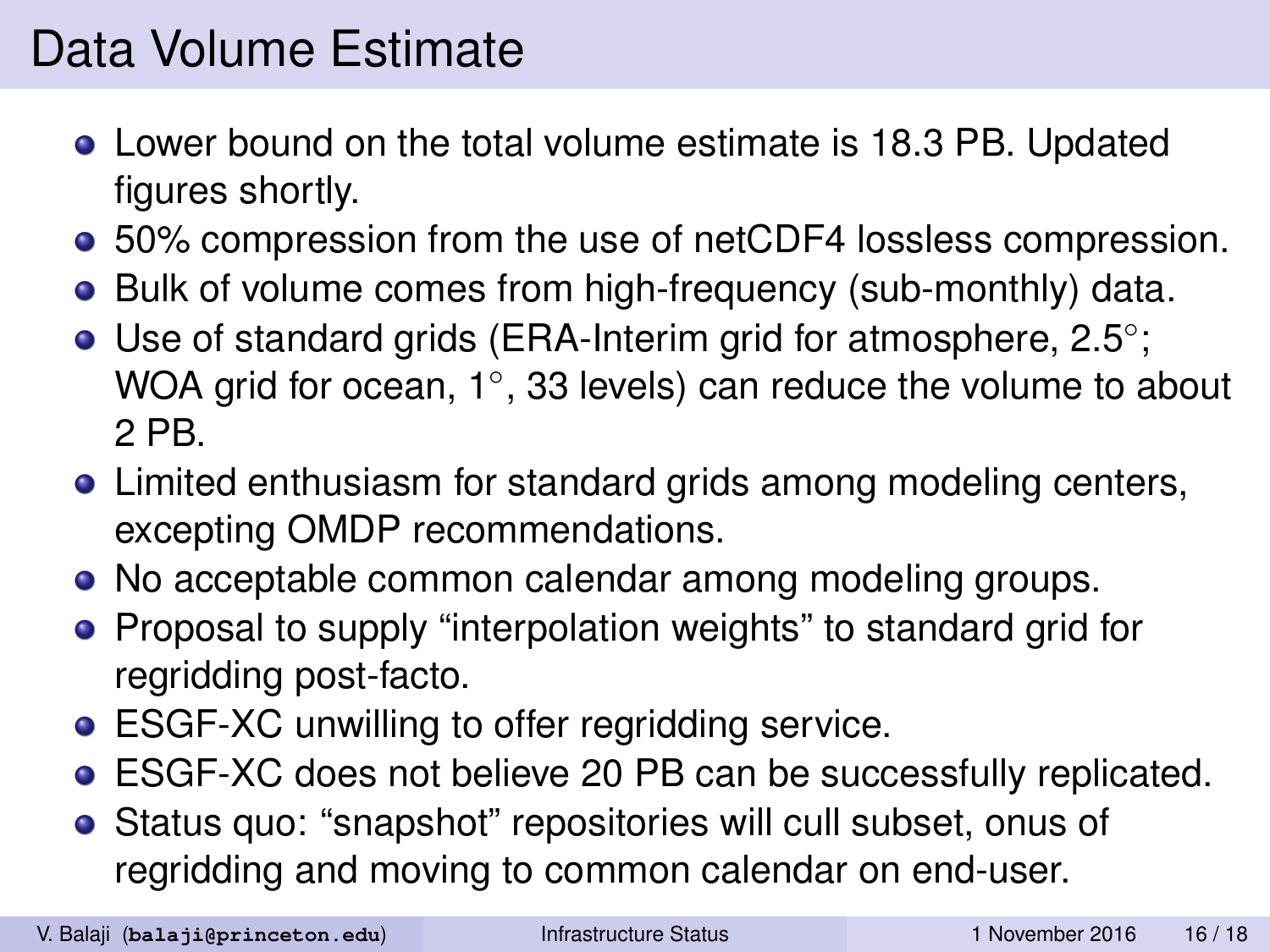#### **[WIP Documents on Infrastructure Needs](#page-1-0)**

### [input4MIPs](#page-6-0)









<span id="page-16-0"></span>V. Balaji (**balaji@princeton.edu**) [Infrastructure Status](#page-0-0) 1 November 2016 17 / 18